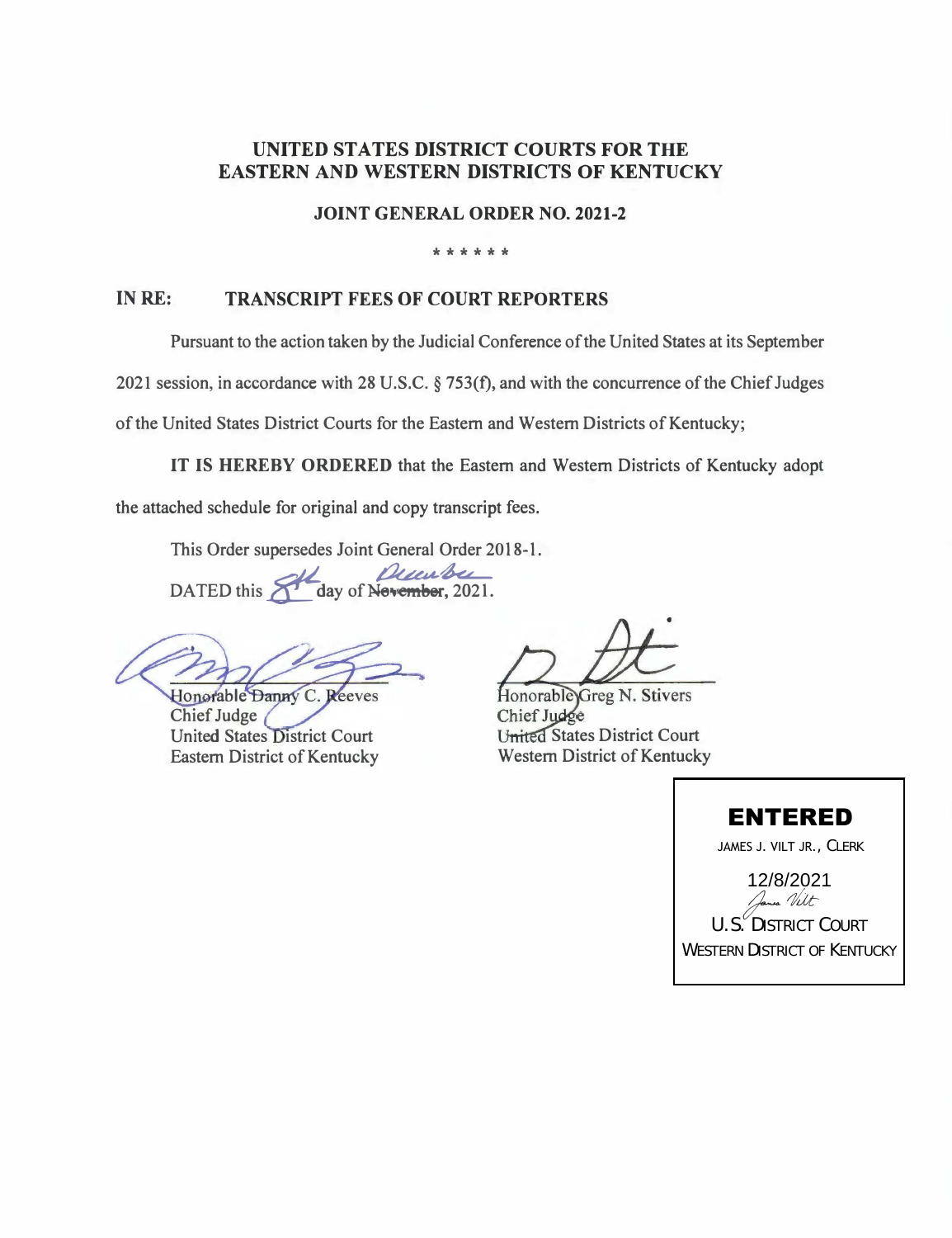## **MAXIMUM TRANSCRIPT RATES**

| <b>TRANSCRIPTS</b>                                                                                                                    | <b>ORIGINAL</b> | <b>FIRST</b><br><b>COPY TO</b><br><b>EACH</b><br><b>PARTY</b> | <b>EACH</b><br><b>ADDITIONAL</b><br><b>COPY TO THE</b><br><b>SAME PARTY</b> |
|---------------------------------------------------------------------------------------------------------------------------------------|-----------------|---------------------------------------------------------------|-----------------------------------------------------------------------------|
| <b>Ordinary Transcript (30 day)</b><br>A transcript to be delivered<br>within thirty (30) calendar days<br>after receipt of an order. | \$3.65          | \$.90                                                         | \$.60                                                                       |
| <b>14-Day Transcript</b><br>A transcript to be delivered<br>within fourteen (14) calendar<br>days after receipt of an order.          | \$4.25          | \$.90                                                         | \$.60                                                                       |
| <b>Expedited Transcript (7 day)</b><br>A transcript to be delivered<br>within seven (7) calendar days<br>after receipt of an order.   | \$4.85          | \$.90                                                         | \$.60                                                                       |
| <b>3-Day Transcript</b><br>A transcript to be delivered<br>within three (3) calendar days<br>after receipt of an order                | \$5.45          | \$1.05                                                        | \$.75                                                                       |